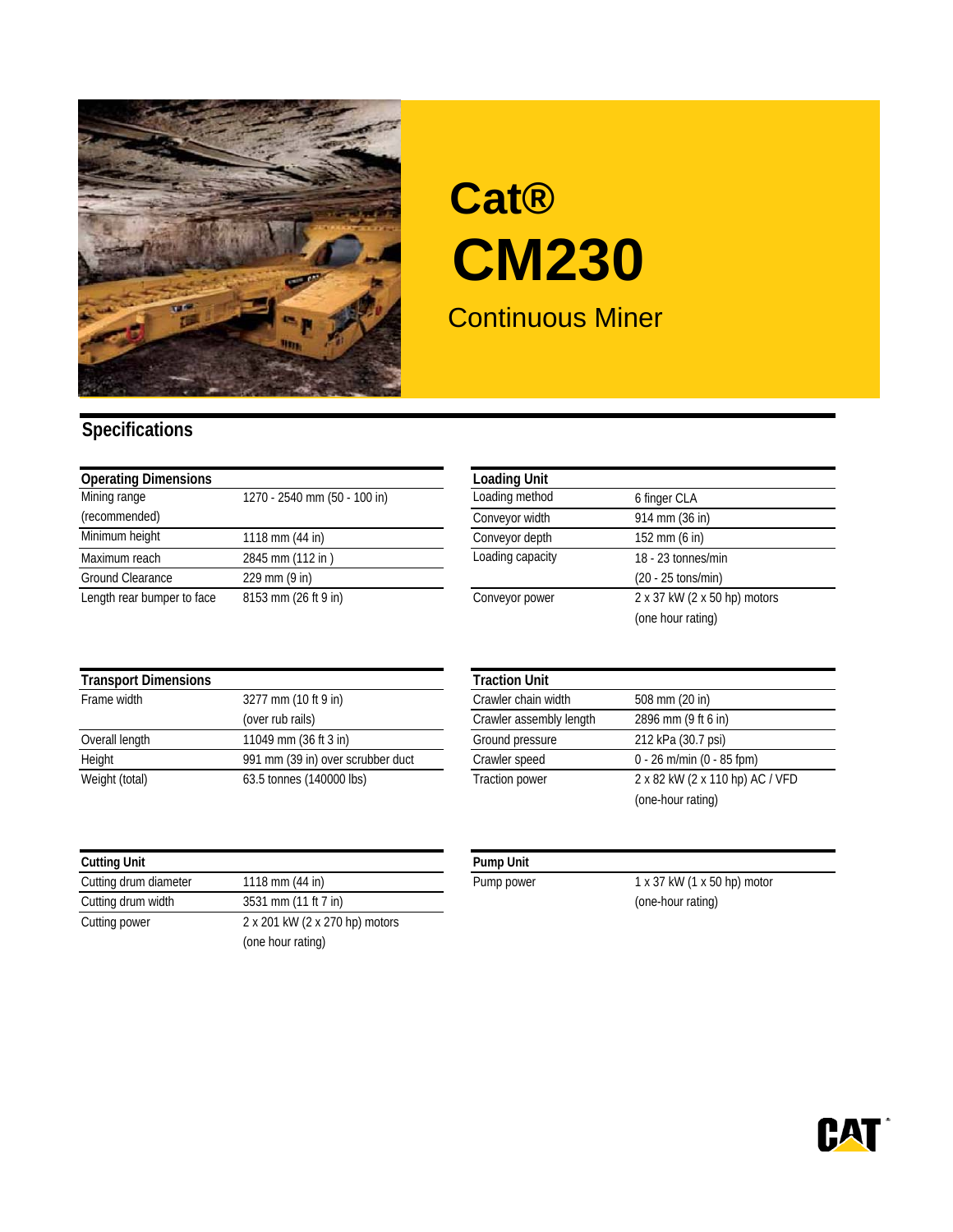## Continuous Miner - CM230

| <b>Optional Dust Suppression</b> |                             |
|----------------------------------|-----------------------------|
| Scrubber assembly                | <b>Top Mounted</b>          |
| Scrubber type                    | Wet bed                     |
| Scrubber capacity                | 2.8 cms (6000 cfm)          |
| Fan power                        | 1 x 22 kW (1 x 30 hp) motor |

| <b>Electrical System</b> |                                    |
|--------------------------|------------------------------------|
| Machine voltage          | 950 VAC 60 Hz                      |
|                          | (International voltages available) |
| Control system           | Processor based/                   |
|                          | radio remote control               |

**Total Installed Power** 680 kW (910 hp)

(one-hour rating w/o scrubber)

For more complete information on Cat Products, dealer services, and industry solutions, visit us on the web at **mining.cat.com** and **www.cat.com**

©2012 Caterpillar Inc. All rights reserved AEHQ0000

CAT, CATERPILLAR, their respective logos, "Caterpillar Yellow" and the "Power:Edge" trade dress, as well as corporate and product identity used herein, are trademarks of Caterpillar and may not be used without permission.